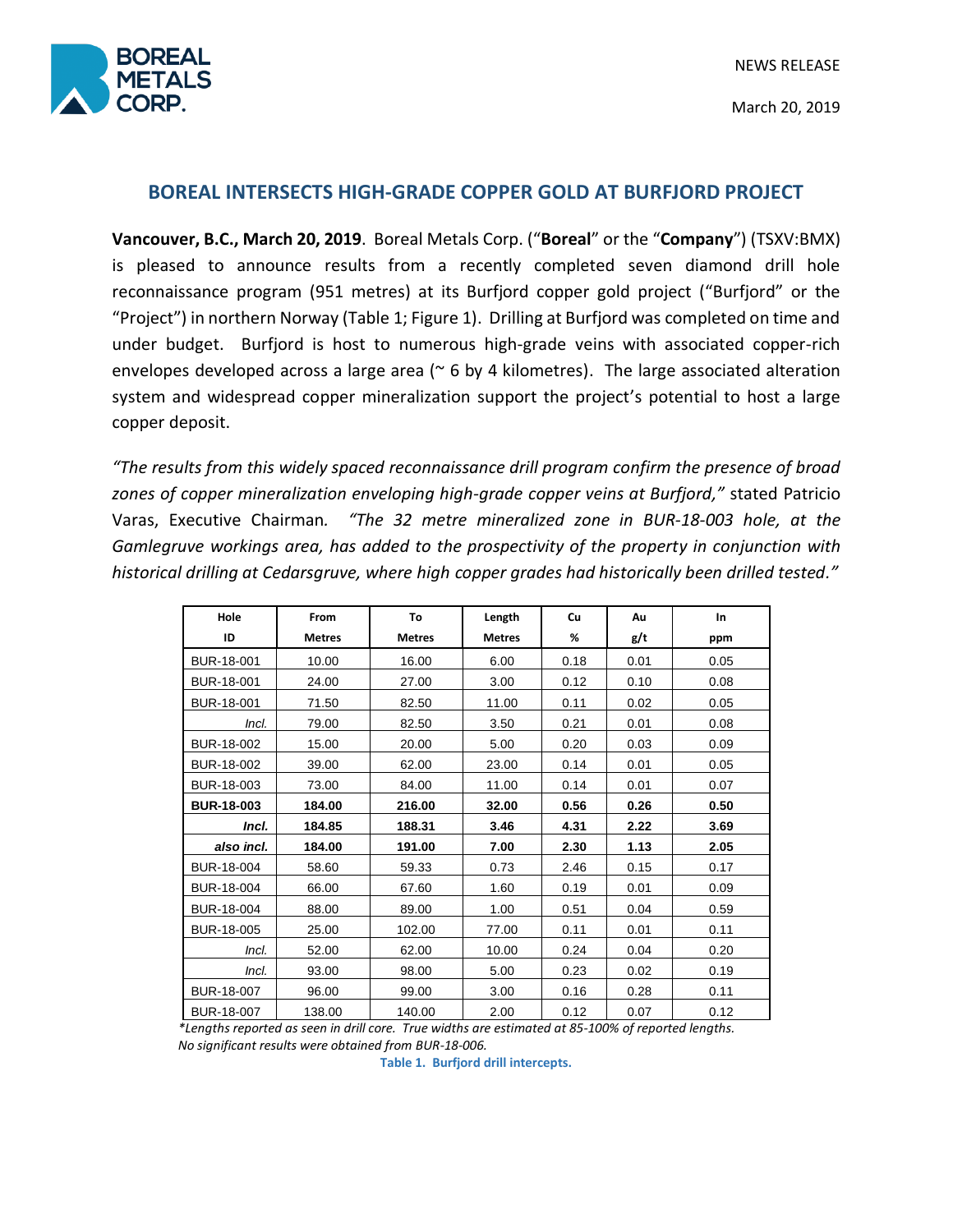

 $\overline{a}$ 

March 20, 2019

Only limited exploration has taken place at Burfjord in the modern era and before Boreal's recent reconnaissance drill program only one prospect area had been drill tested. The best historical drill intercept consists of **seven metres @ 3.6% copper<sup>1</sup> ,** and was obtained from the Cedarsgruve (mine) area in the northern portion of the claim block. The discovery of the 32 metre wide zone with grades of **0.56% copper and 0.26 g/t gold** at the Gamlegruve workings in the southern part of the property confirm the broad style of mineralization observed in the widespread artisanal workings throughout the Project (Figure 1).



**Figure 1. Burfjord drill hole locations showing IP Geophysics (semi-transparent), geology and mineral occurrences.**

<sup>&</sup>lt;sup>1</sup> Source: NGU Deposit Factsheet, Deposit Area 1943-010, 1997. Boreal's property reviews have confirmed the geologic setting and occurrence of mineralization on the Project and considers the historic exploration data to be relevant as reported in public disclosures and government reports.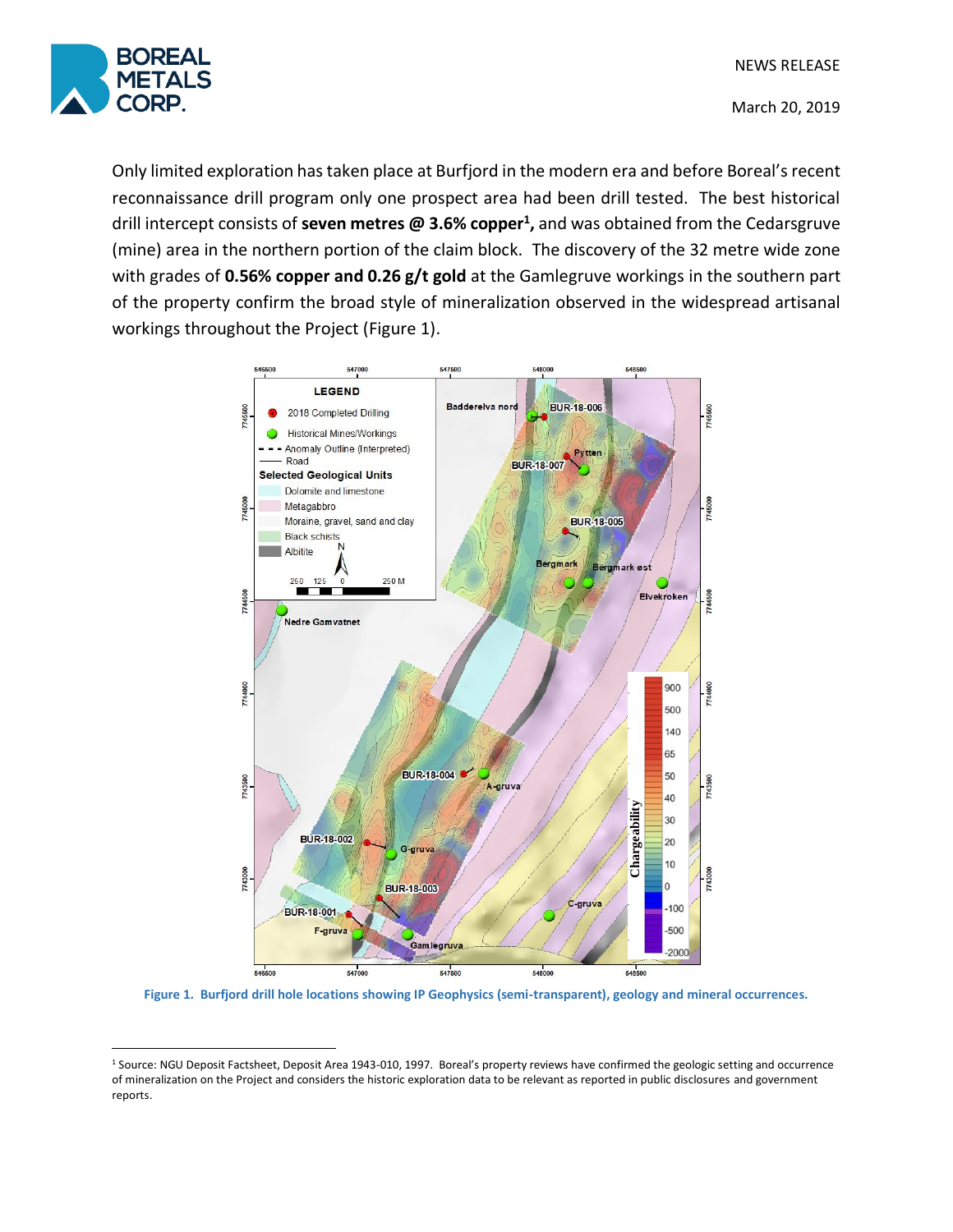

## **Overview of the Burfjord Project**

The Burfjord copper gold project, located in the Kåfjord Copper Belt near Alta, Norway is highly prospective for Iron Oxide Copper Gold (IOCG) and Sediment Hosted Copper mineral deposits which contribute significantly to copper production globally.

High-grade copper gold veins at Burfjord that were historically mined (pre 20<sup>th</sup> century) at cutoff grades of 3-5% copper (see Figure 1) are surrounded by envelopes of stockwork veins or disseminations of copper mineralization extending tens to hundreds of metres laterally into the host rocks. Boreal believes this mineralization has economic potential and represents an attractive bulk tonnage exploration drilling target. Copper bearing veins in the area are dominated by ferroan carbonate, sodium-rich minerals, and iron-oxide minerals (magnetite and hematite), but also contain the economically important minerals chalcopyrite, bornite and chalcocite in addition to cobalt-rich pyrite as generally coarse-grained (often 0.5 centimetre to multi-centimetre scale) disseminations in the veins. The sodium-rich (highly saline) styles of alteration and mineralization at Burfjord are also host to elevated levels of rare elements (e.g., reported Indium; see Table 1), critical "technology metals" that are important to the emerging green energy and other industries. Discreet zones of cobalt and nickel mineralization are also present on the property.

The Burfjord project is comprised of six exploration licenses totaling 5,500 hectares in the Kåfjord Copper Belt near Alta in Norway. During the nineteenth century, copper mineralization was mined from over 30 historic mines and prospects developed along the flanks of a prominent 4 x 6-kilometre fold (anticline) consisting of interbedded sedimentary and volcanic rocks. Many of the rocks in the anticline are intensely hydrothermally altered and contain sulphide mineralization.

### **About Boreal Metals Corp.**

Boreal is a mineral exploration company focused on the discovery of Zinc, Copper, Silver, Gold, Cobalt and Nickel deposits in exceptional, historical mining project areas spanning Sweden and Norway. The Company aims to discover new economic mineral deposits in known mining districts that have seen little or no modern exploration. The Company is led by an experienced management team and technical team, with successful track records in mineral discovery, mining development and financing.